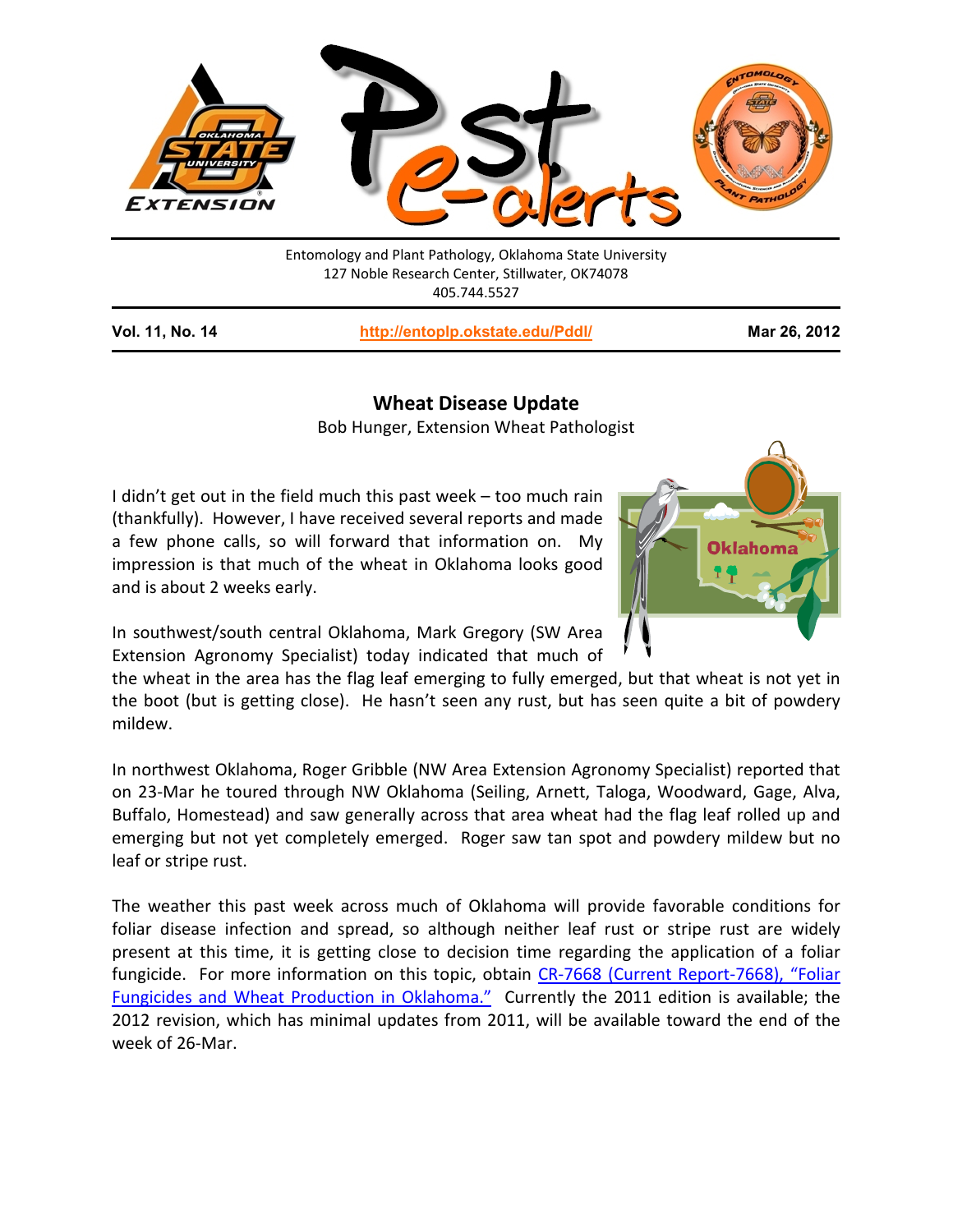

**Texas:** Dr. Amir Ibrahim (Assoc. Prof, Small Grains Breeding and Genetics, Texas A&M), 19-Mar: Wheat rusts conditions in South Texas - I toured our nurseries at McGregor, 90 miles north of Austin, TX on March 19, 2012. Yellow rust (Yr) ranges from 30S – 70S on the 'Patton' border. Leaf rust is not present but powdery mildew is heavy on susceptible lines. Surprisingly, 'TAM 111' has the highest Yr susceptible reaction among the Texas Uniform Variety Trial (UVT) entries at a high of 40S, whereas both 'Jagger' and 'Jagalene' have a trace Yr. This is opposite of what we had in 2010 when Yr became virulent on

Yr17. Yellow rust is present in the lower to mid canopy on TAM 111. Historically, TAM 111 was susceptible at the seedling but resistant at the adult plant stage. However, we have not seen this high (40S) reaction on it before. TAM 111 is at Feekes' 9 (flag leaf ligule visible) in the McGregor UVT. It is early to make any conclusions about a race change at this point but it is a possibility. Samples were collected and sent to Xianming Chen. We will keep monitoring the rust situation very closely in South Texas.

**Texas (cont'd):** Dr. Yue Gin (Research Scientist, USDA-ARS, St. Paul, MN): 23-Mar-2012: The following rusts were observed on March 20 on several small grain cereal species planted as windbreaks in watermelon fields or as green manure in Rio Grande valley, southern TX.

- 1) Leaf rust of barley was severe on 2- and 6-rowed barley used as wind break. Plants were at heading.
- 2) Oat crown and stem rusts were observed on oats (plants scattered as a seed mix in windbreaks planted with barley and emmer) with severity ranges from trace to 80S. Oat was at boot to heading stage. Moderate to severe oat stem rust was observed on black oats (*Avena strigosa*) planted as a green manure crop.
- 3) Leaf rust was severe on plots of spring wheat. Morocco was prematurely killed by leaf rust.
- 4) Emmer and triticales (used mostly in the windbreaks) were at boot to heading stage and remained free from rusts. Stem rust is expected to develop on emmer and triticales at a later stage. Stem rust was observed on these two in 2011 and identified as race QFCSC.

**Kansas:** Dr. Erick De Wolf (Wheat Extension Pathologist, Kansas State University), 16-Mar: "I was out looking at research plots near Manhattan, Kansas (Northeastern, KS) March 1: Most parts of Kansas experienced warm temperatures this week and the wheat is growing rapidly. I am estimating that most of the crop is finished with tillering and is either strongly upright or jointing this week. I continue to receive reports of leaf rust and